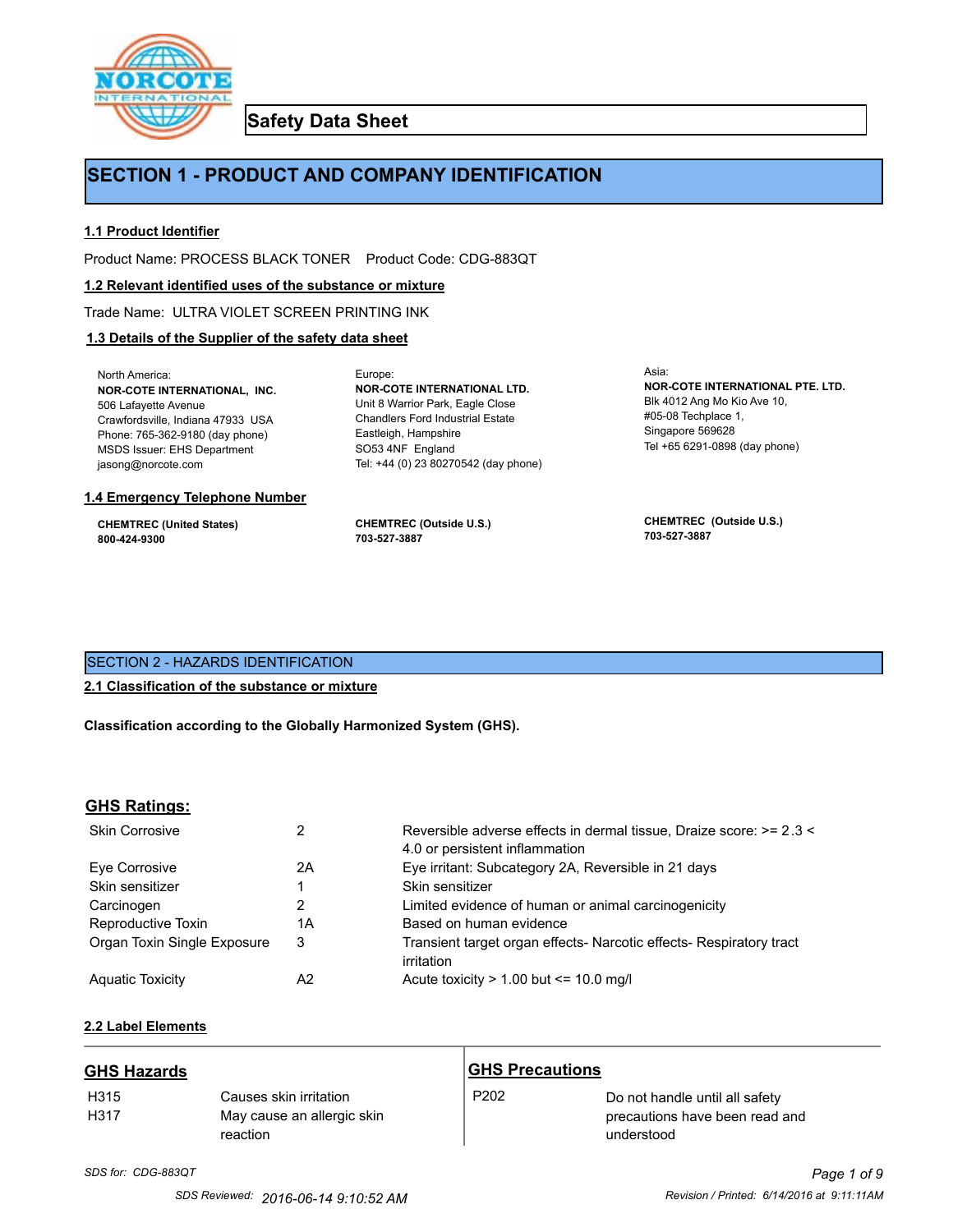| H319             | Causes serious eye irritation               | P <sub>261</sub> | Avoid breathing                                                      |
|------------------|---------------------------------------------|------------------|----------------------------------------------------------------------|
| H335             | May cause respiratory irritation            |                  | dust/fume/gas/mist/vapours/spray                                     |
| H336             | May cause drowsiness or                     | P273             | Avoid release to the environment                                     |
|                  | dizziness                                   | P <sub>280</sub> | Wear protective gloves/protective                                    |
| H <sub>351</sub> | Suspected of causing cancer                 |                  | clothing/eye protection/face protection                              |
| H360             | May damage fertility or the<br>unborn child | P362             | Take off contaminated clothing and<br>wash before reuse              |
| H401             | Toxic to aquatic life                       | P302+P352        | IF ON SKIN: Wash with soap and water                                 |
|                  |                                             | P304+P340        | IF INHALED: Remove victim to fresh air                               |
|                  |                                             |                  | and keep at rest in a position                                       |
|                  |                                             |                  | comfortable for breathing                                            |
|                  |                                             | P305+P351+P33    | IF IN EYES: Rinse continuously with                                  |
|                  |                                             | 8                | water for several minutes. Remove                                    |
|                  |                                             |                  | contact lenses if present and easy to                                |
|                  |                                             |                  | do - continue rinsing                                                |
|                  |                                             | P308+P313        | IF exposed or concerned: Get medical                                 |
|                  |                                             |                  | advice/attention                                                     |
|                  |                                             | P333+P313        | If skin irritation or a rash occurs: Get<br>medical advice/attention |

#### **Danger**



**EMERGENCY OVERVIEW:** Product is a liquid with mild acrylic odor that may be harmful if inhaled or swallowed. Product may cause serious damage to eyes, allergic skin reactions and irritation to respiratory system. Avoid breathing vapors. Avoid spillage to sewers or waterways.

#### **ROUTES OF ENTRY:** Dermal, Inhalation, Ingestion

**ACUTE HEALTH EFFECTS:** Irritant to skin, eyes and respiratory tract. Effects may be delayed for several hours. Eyes Respiratory System

**Skin Contact:** Potential irritant and can cause allergic skin reaction. Repeated or prolonged contact may cause sensitization.

**Eye Contact:** Liquid, vapors, or mists may cause eye irritation. Protect eyes from repeated or prolonged contact.

**Ingestion:** May be harmful if swallowed. Gastrointestinal tract irritation may result.

**Inhalation:** May be harmful if inhaled. May cause irritation to upper respiratory tract upon prolonged or repeated inhalation.

## **Effects of Overexposure**

**MEDICAL CONDITIONS AGGRAVATED BY EXPOSURE:** Repeated and prolonged overexposure may increase the potential for adverse health effects.

**CHRONIC HEALTH EFFECTS:** No additional information

## SECTION 3 - COMPOSITION / INFORMATION ON INGREDIENTS

#### **3.2 Mixtures**

\*Note: The exact concentrations of the below listed chemicals are being withheld as a trade secret

| <b>Chemical Name</b>         | <b>Percent</b><br>Weiaht | CAS#       | EC No.    | <b>Classification (GHS)</b> |
|------------------------------|--------------------------|------------|-----------|-----------------------------|
| 1.6-Hexanediol<br>diacrylate | 15.00 - 10.00 %          | 13048-33-4 | 235-921-9 | H315, H319,<br>H317, H400   |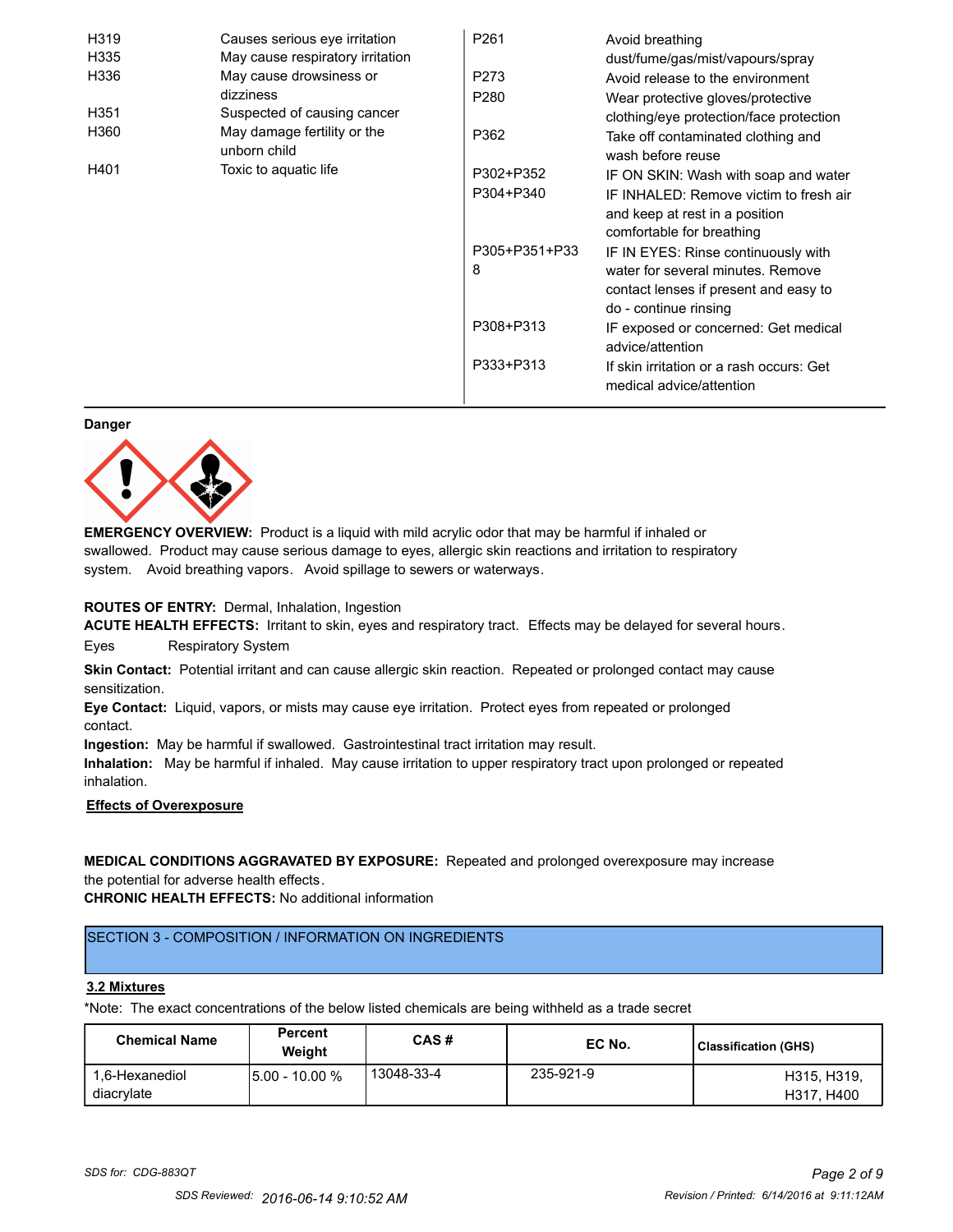| Tripropylene glycol | $15.00 - 10.00 %$ | 42978-66-5 | 256-032-2 | H315, H319,         |
|---------------------|-------------------|------------|-----------|---------------------|
| diacrylate          |                   |            |           | H317, H335          |
| Carbon black        | l1.00 - 5.00 %    | 1333-86-4  |           | H319, H335,<br>H372 |
| Benzophenone        | $10.10 - 1.00 %$  | 119-61-9   |           |                     |

## SECTION 4 - FIRST AID MEASURES

## **4.1 Description of first aid measures**

**INHALATION:** Move subject to fresh air and keep warm. If subject is not breathing, administer artificial respiration. If breathing is difficult, have qualified personnel administer oxygen and get medical attention .

**EYE CONTACT:** Flush the eye and under lids with warm water for 15 minutes. Remove any contact lenses during the flushing. Get immediate medical attention if symptoms persist.

**SKIN CONTACT:** Remove and isolate contaminated clothing and shoes. Remove excess material from skin with clean cloth. Flush skin with running lukewarm water. Wash affected areas using mild soap.

**INGESTION:** If appreciable quantities are swallowed, seek immediate medical attention. Do NOT induce vomiting. Never give anything by mouth to an unconscious person.

## SECTION 5 - FIRE FIGHTING MEASURES

#### **5.1 Extinguising Media**

Evacuate area of all non-emergency personell. Firefighters must wear full emergency equipment with self contained breathing apparatus. At elevated temperatures hazardous polymerization may occur causing container rupture and in extreme cases, explosion. Fight fires from upwind and cool intact containers with water spray or stream at maximum range.

## Flash Point: 100 C (212 F)

**FLAMMABLE/EXPLOSIVE LIMITS (Volume % in air):** Not established **EXTINGUISHING METHOD:** Water fog, carbon dioxide (CO2) or dry chemical

#### **5.2 Special Hazards arising from the substance or mixture:**

Thermal decomposition can lead to release of irritating gases and vapors

## **5.3 Advice for firefighters**

#### **Protective Equipment:**

Wear full emergency equipment with selfcontained breathing apparatus . Refer to Section 8

#### **5.4 Additional Information**

 Heating causes a rise in pressue, risk of bursting and combustion Shut off sources of ignition Carbon monoxide and carbon dioxide may form upon combustion

## **OSHA CLASSIFICATION:** Class IIIB Combustible

## SECTION 6 - ACCIDENTAL RELEASE MEASURES

#### **6.1 Personal precautions, protective equipment and emergency procedures**

Remove all sources of ignition and ventilate area. Avoid skin and eye contact. Use respiratory protection.

#### **6.2 Environmental precautions**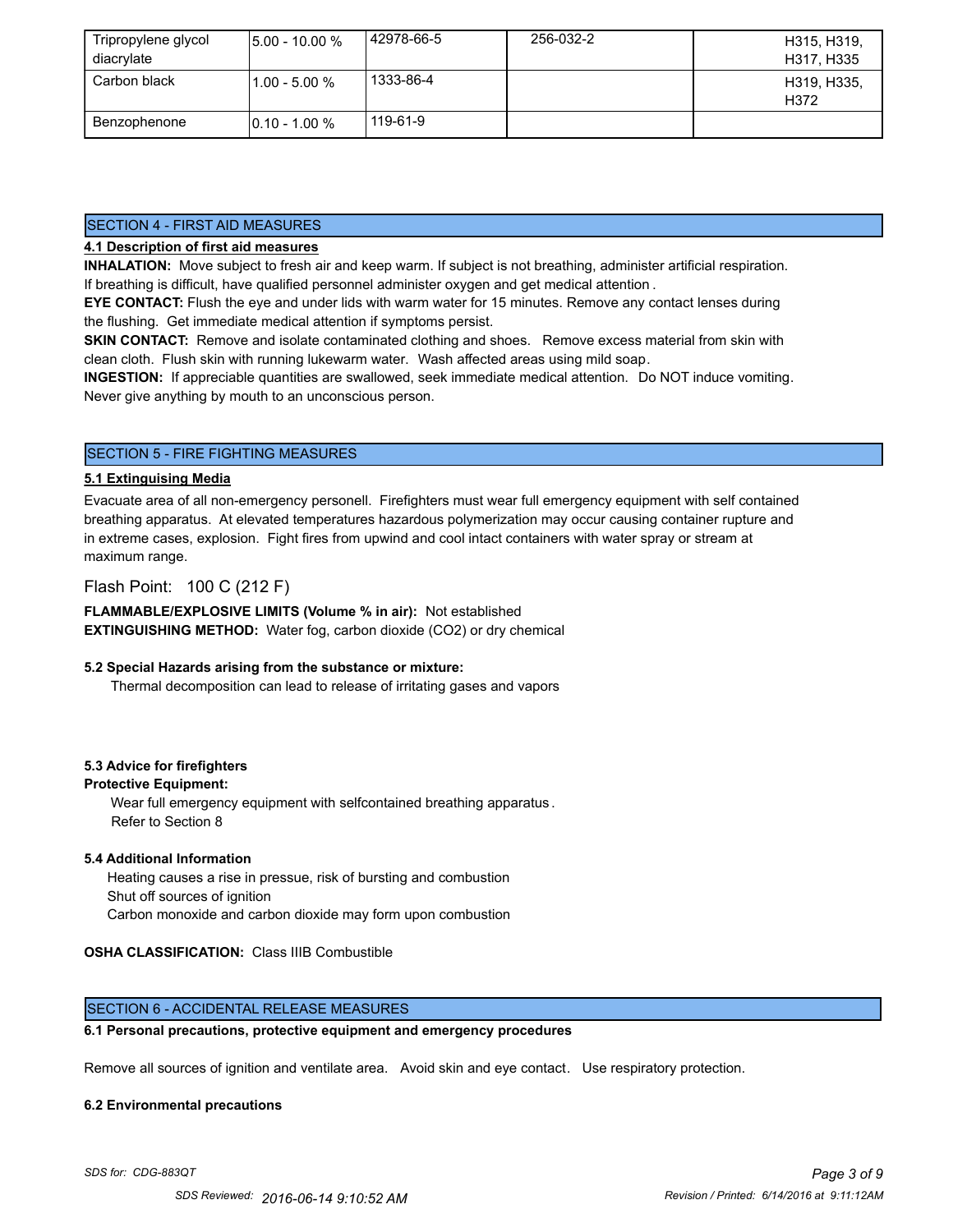Avoid release to the environment. Local authorities should be advised if significant spillages cannot be contained

#### **6.3 Methods and materials for containment and cleaning up**

 Absorb with inert materials such as dry clay or sand and place in closed container for disposal as solid waste in accordance with all applicable regulations.

#### SECTION 7 - HANDLING AND STORAGE

#### **7.1 Precautions for safe handling**

Avoid any unnecessary contact. Use protective clothing specified in Section 8.

#### **7.2 Conditions for safe storage, including and incompatibilities**

Store away from heat and sunlight to prevent spontaneous polymerization. Store below 90° F (32° C). Protect containers from physical damage. Storage of containers should conform to flammable and combustible liquid regulations.

#### **SECTION 8 - EXPOSURE CONTROLS / PERSONAL PROTECTION**

#### **8.1 Control parameters**

#### **Exposure Limits:** Not established for mixture

| <b>Chemical Name / CAS No.</b>                  | <b>OSHA Exposure Limits</b> | <b>ACGIH Exposure Limits</b>        | <b>Other Exposure Limits</b>                                                                                              |
|-------------------------------------------------|-----------------------------|-------------------------------------|---------------------------------------------------------------------------------------------------------------------------|
| 1,6-Hexanediol diacrylate<br>13048-33-4         |                             |                                     |                                                                                                                           |
| Tripropylene glycol<br>diacrylate<br>42978-66-5 |                             |                                     |                                                                                                                           |
| Carbon black<br>1333-86-4                       | 3.5 mg/m3 TWA               | 3 mg/m3 TWA (inhalable<br>fraction) | NIOSH: 3.5 mg/m3<br>TWA; 0.1 mg/m3 TWA<br>(Carbon black in<br>presence of Polycyclic<br>aromatic hydrocarbons,<br>as PAH) |
| Benzophenone<br>119-61-9                        |                             |                                     |                                                                                                                           |

#### **8.2 Exposure Controls**

**VENTILATION:** Provide natural or mechanical ventilation to minimize exposure. If practical, use local mechanical exhaust ventilation at sources of air contamination.

**EYE PROTECTION:** Use splash-proof safety goggles or safety glasses that are ANSI approved to prevent eye contact. Eyewash availability is also recommended.

**HAND PROTECTION:** Use nitrile, butyl or other gloves that are resistant to chemicals in Section 2. Replace immediately if punctured or torn or when a change of appearance (color, elasticity, shape) occurs . A minimum of 0.45mm thick gloves for long duration exposure (up to 4 hours) or mechanical handling activities; single use, disposable gloves for short duration exposures not exceeding 30 minutes or where splashes are likely, are recommended.

**RESPIRATORY PROTECTION:** Use of NIOSH/MSHA approved respirators is recommended where exposure limits may be exceeded. Consult the respirator manufacturer for appropriate type and application. **SKIN PROTECTION:** Protective or disposable outer clothing is recommended.

**Environmental Exposure Controls:** Avoid release to the environment. The product should not be allowed to enter drains, water courses or the soil.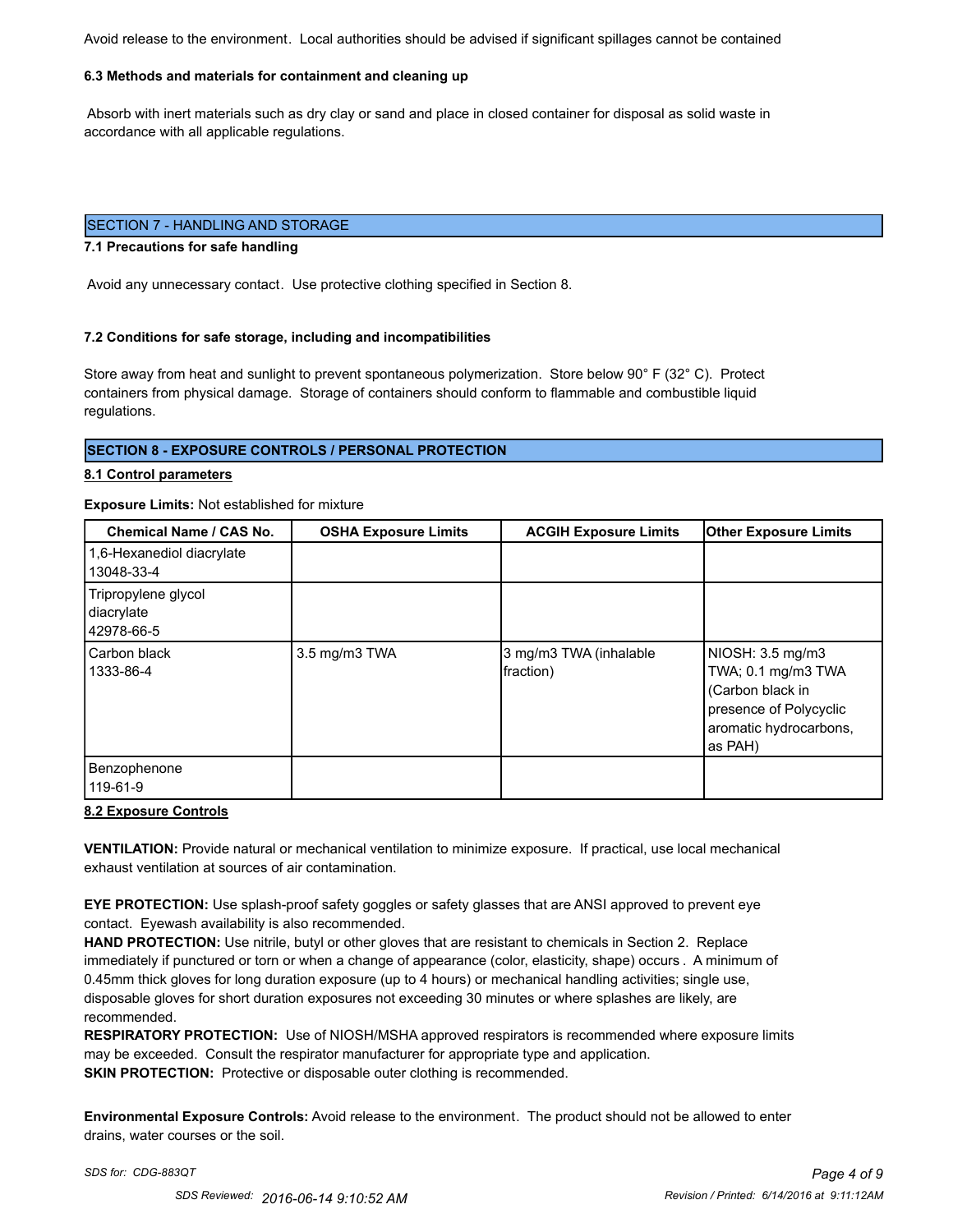## **SECTION 9 - PHYSICAL AND CHEMICAL PROPERTIES**

#### **9.1 Information on basic physical and chemical properties**

| Appearance:                      | Liquid with moderate<br>viscosity | Odor:                            | Mild Acrylic odor |
|----------------------------------|-----------------------------------|----------------------------------|-------------------|
| Vapor Pressure:                  | Not Established                   | <b>Vapor Density:</b>            | Heavier than Air  |
| $ pH$ :                          | Not Established                   | Formula KG / Gal                 | 4.14              |
| <b>Melting Point:</b>            | Not Available                     | <b>Freezing Point:</b>           | Not Available     |
| Solubility:                      | Not Soluble in Water              | <b>Boiling Range:</b>            | Not Available     |
| <b>Flash Point:</b>              | See section 5.1                   | <b>Evaporation Rate:</b>         | $<$ 1             |
| <b>Flammability:</b>             | See Section 5.4                   | <b>Explosive Limits:</b>         | See Section 5.4   |
| Viscosity:                       | See Certificate of<br>Analysis    | <b>Specific Gravity (SG)</b>     | 1.094             |
| Grams VOC less water:            | $1\%$                             | <b>Partition Coefficient</b>     | Not Available     |
| <b>Auto-Ignition Temperature</b> | Not Available                     | <b>Decomposition Temperature</b> | Not Available     |

## **SECTION 10 - REACTIVITY / STABILITY HAZARD DATA**

## **10.1 Reactivity**

#### None known

#### **10.2 Chemical Stability**

This material is stable under recommended storage and handling conditions.

#### **10.3 Possibility of hazardous reaction**

Under certain conditions (excess temperatures and contamination) hazardous polymerization may occur. Avoid high temperature and contamination with foreign materials.

#### **10.4 CONDITIONS TO AVOID:**

Excessive heat, ignition sources and contamination with dirt and other foreign materials.

#### **10.5 Incompatible Materials:**

Avoid contamination or inappropriate mixing with strong oxidizing agents, peroxides, strongly caustic materials and metal corrosion products including rust. Do not expose to UV light during storage.

#### **10.6 Hazardous decomposition products**

Thermal oxidation or pyrolysis (as in fire) may yield carbon dioxide, carbon monoxide and volatile organic fragments which are flammable, irritating or toxic.

Hazardous polymerization will not occur.

**SECTION 11 - TOXICOLOGICAL INFORMATION**

**Component Toxicity:**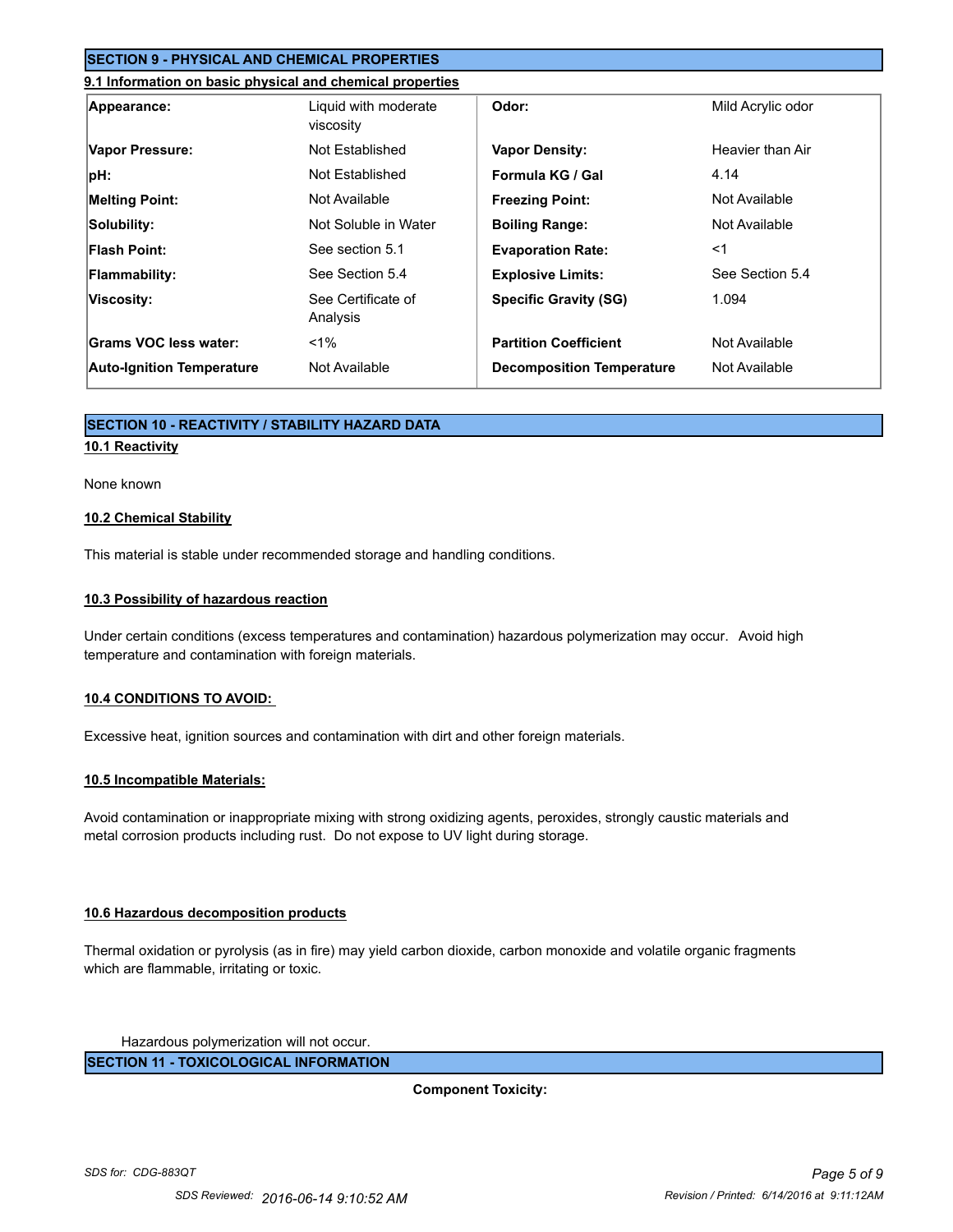| <b>Component Description</b><br>Oral, Dermal, Inhalation<br><b>Toxicity</b>          | Ecotoxocity:                                                                        |
|--------------------------------------------------------------------------------------|-------------------------------------------------------------------------------------|
| 1,6-Hexanediol diacrylate<br>Oral:5.00 g/kg (Rat)<br>Dermal: 3,600.00 µL/kg (Rabbit) | N/A                                                                                 |
| Tripropylene glycol diacrylate<br>Oral:3,000.00 mg/kg (Rat)                          | 48 Hr EC50 Daphnia magna: 88.7 mg/L<br>72 Hr EC50 Desmodesmus subspicatus: >28 mg/L |
| Carbon black<br>Dermal: 3.00 g/kg (Rabbit)                                           | 24 Hr EC50 Daphnia magna: >5600 mg/L                                                |
| Benzophenone<br>Dermal: 3,535.00 mg/kg (Rabbit)                                      | 96 Hr LC50 Pimephales promelas: 13.2 - 15.3 mg/L [flow-through]                     |

**TOXICOLOGICAL DATA:** Slightly Toxic by injestion. Prolonged or repeated exposure may result in sensitization. **LC50** - No additional information **LD50** - No additional information **MUTAGENICITY:** No additional information **REPRODUCTIVE EFFECTS:** No additional information **CARCINOGENICITY:**

Benzophenone: IARC: Possible human carcinogen OSHA: listed

Carbon black: NIOSH: potential occupational carcinogen IARC: Possible human carcinogen OSHA: listed

Carcinogenicity:

#### **SECTION 12 - ECOLOGICAL INFORMATION**

#### **12.1 Toxicity**

No determination has been made on ecological impact. However, it is recommended to prevent contamination of the environment with this product, i.e. soil, landfills, drains, sewers, surface waters, etc.

#### **12.2 Persistence and degradability**

No determination has been made on ecological impact. however, it is highly recommended to prevent contamination of the environment with this product, i.e. soil, landfills, drains, sewers, surface waters, etc

#### **12.3 Bioaccumulative potential**

No determination has been made on ecological impact. However, it is highly recommended to prevent contamination of the environment with this product, i.e. soil, landfills, drains, sewers, surface waters, etc.

#### **12.4 mobility in soil**

No determination has been made on ecological impact. However, it is highly recommended to prevent contamination of the environment with this product, e.i. soil, landfille, drains, sewers, surface waters, etc.

## **SECTION 13 - DISPOSAL CONSIDERATIONS**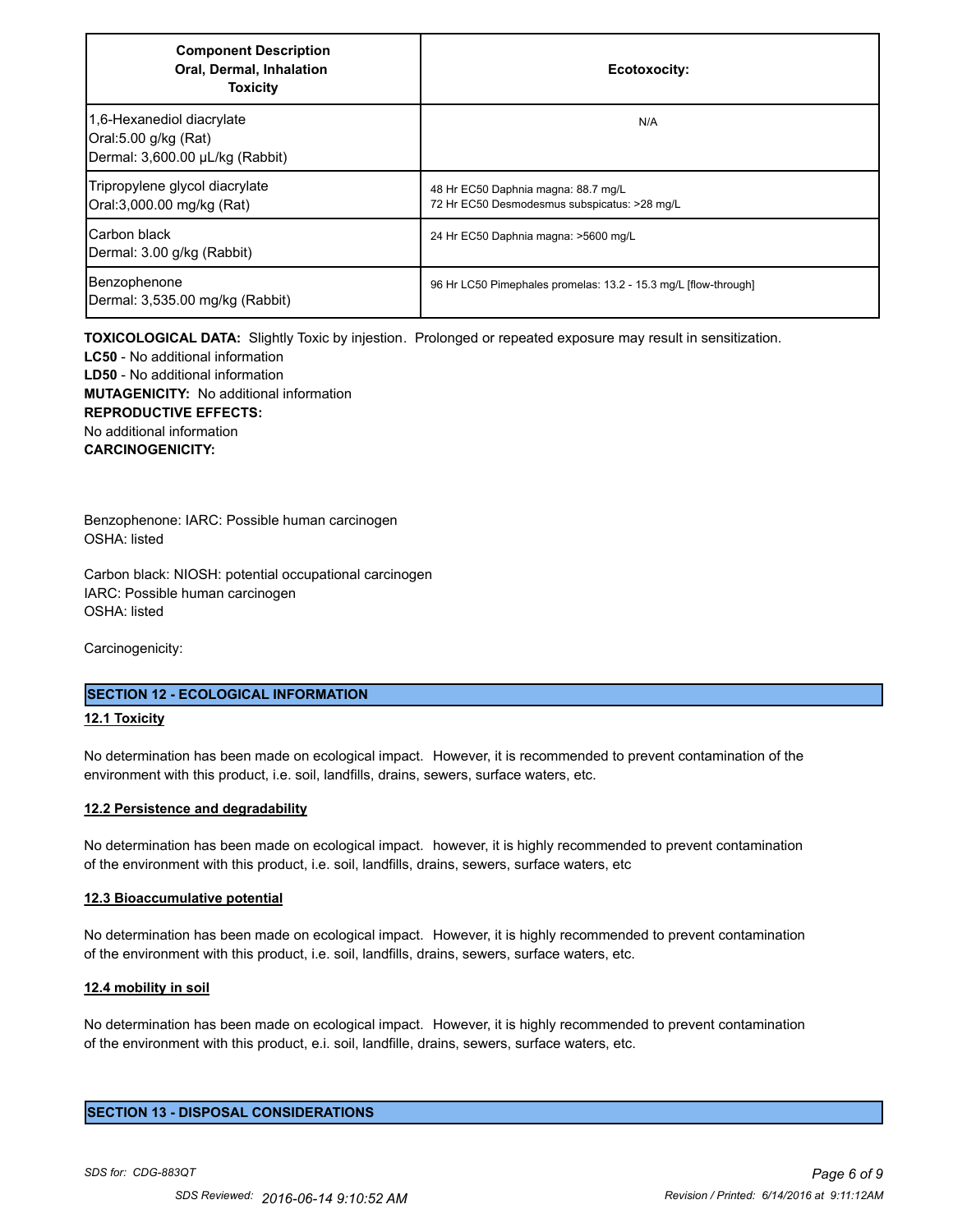#### **13.1 Waste Water methods**

If material becomes a waste, it does not meet the criteria of a hazardous waste as defined under the Resource Conservation and Recovery Act (RCRA) 40 CFR 261 as supplied. Dispose of this material in accordance with all applicable federal, state, provincial, and local laws and regulations.

#### **SECTION 14 - TRANSPORTATION INFORMATION**

Transport this product in accordance with all applicable laws and regulations . This product, as supplied, is not regulated nor classified as a hazardous material/dangerous good by United States Department of Transportation (DOT), the International Civil Aviation Organization (ICAO), the International Maritime Organization (IMO), the Canadian Transportation of Dangerous Goods Act (TDG), or the International Air Transport Association (IATA) .

**14.1 UN Number:** Not Applicable

**14.2 UN Proper Shipping Name:** Not Applicable

**14.3 Transport Hazard Class:** Not Applicable **DOT (49 CFR)/IATA/IMDG Hazard Class:** Not Applicable

 **14.4 Packing Group:** Not Applicable

#### **SECTION 15 - REGULATORY INFORMATION**

**15.1 Safety, Health and Environmental regulations / legislation specific for the substance or mixture**

This safety data sheet has been formatted to the best of our ability in accordance to Directive 67/548/EEC or Directive 1999/45EC, American National Standards Institute (ANSI) and contains hazard criteria and all information required by the Canadian Controlled Products Regulation (CPR) in regard to this product.

**Clean Air Act - Ozone Depleting Substances (ODS):** This product and its components do not contain Ozone Depleting Substances.

**Canadian Inventory Status:** Components of this product are currently listed on the Canadian Domestic Substance List (DSL) or the Canadian Non-Domestic Substance List (NDSL).

**Coalition of Northeastern Governors (CONEG):** This product meets the requirements of CONEG pertaining to heavy metals total content of no more than 100 PPM. No heavy metals are added as a part of the formulation, but raw materials may contain residual parts per million as naturally occurring elements.

**European Inventory Status:** Components of this product are listed on the European Inventory of Existing Commercial Substances (EINECS), the European List of Notified Chemical Substances (ELINCS), or are exempt from being listed.

**Food and Drug Administration (FDA) Food Packaging Status:** Components of this product have not been cleared by FDA for use in food packaging and/or other applications as an indirect food additive .

**European Union Directive 2011/65/EC Restriction of Hazardous Substances (RoHS):** This product is in compliance with the requirements of the RoHS2 Directive.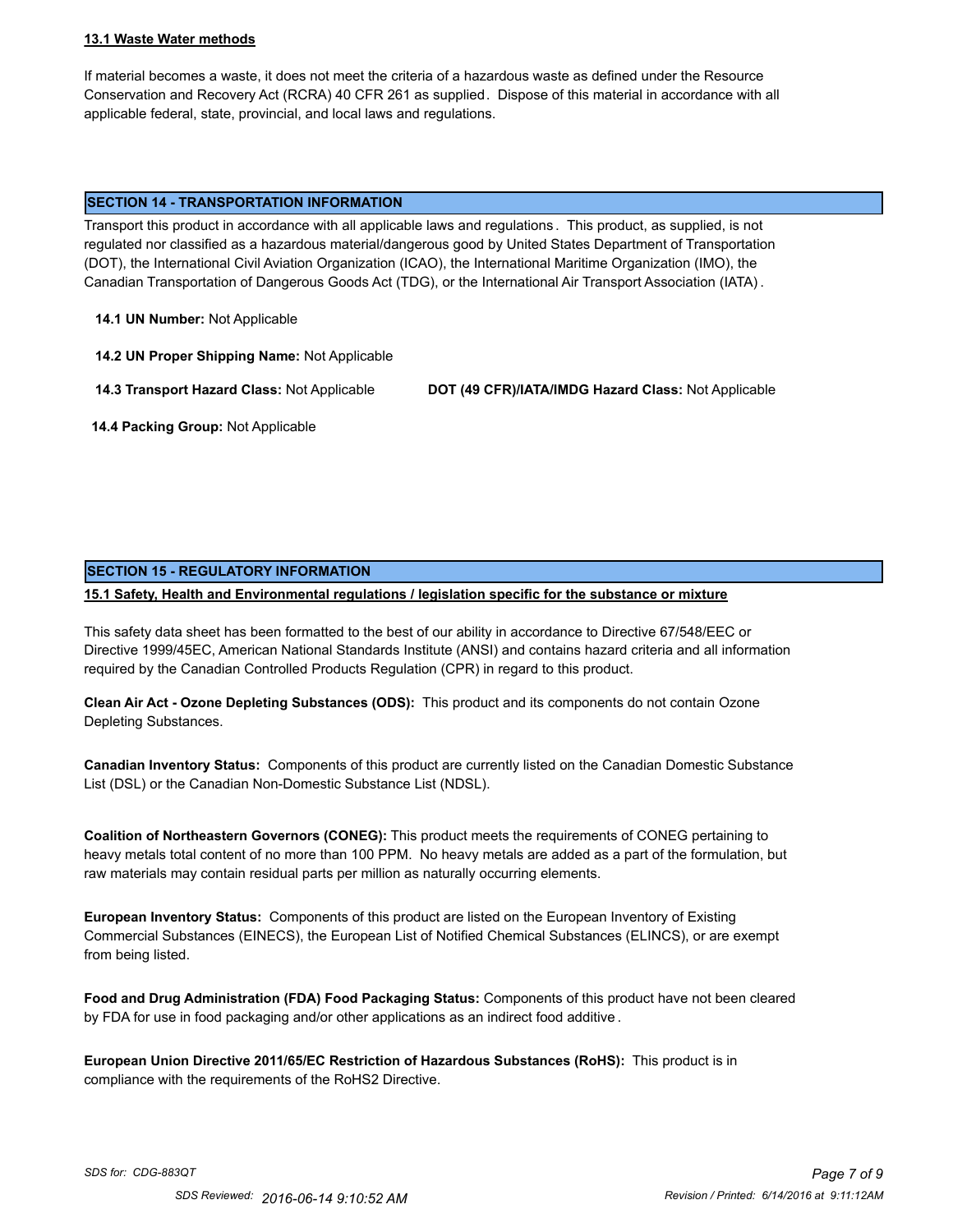#### **California Proposition 65 RTK:**

The following components of this mixture are listed under California Proposition 65:

Benzophenone 119-61-9 0.1 to 1.0 % Carcinogen

Carbon black 1333-86-4 1 to 5 % Carcinogen

If CAS numbers 13463-67-7 and/or 1333-86-4 are listed they are not supplied in respirable form.

**REACH** : This product is compliant with the registration of the REACH Regulation (EC) No. 1907/2006 as all its components are either excluded, exempt and/or preregistered.

The following Substances of Very High Concern are present (updated December 17, 2015 to review for the 168 SVHC)

- None

- None

#### **Superfund Amendments and Reauthorization Act of 1986 (SARA) Title III: Section 302:**

- None

#### **Superfund Amendments and Reauthorization Act of 1986 (SARA) Title III: SARA 313:**

 This product contains the following components that are regulated under the Toxic Chemical Release Reporting requirements 40 CFR 372:

- None

**Global Inventories:** The components of these products are listed in the following or exempt from listing:

| Yes                         |
|-----------------------------|
| Yes                         |
| Yes                         |
| Yes                         |
| Yes                         |
| Yes                         |
| Yes                         |
| Yes                         |
| New Zealand (NZloC):<br>Yes |
| Yes                         |
|                             |

## **SECTION 16 - OTHER INFORMATION**

**Hazardous Material Information System (HMIS) National Fire Protection Association (NFPA)**







**HMIS® ratings** are a registered trade and service mark of the National Paint and Coatings Association with the following scale:

\* = Chronic health effect PPE Index